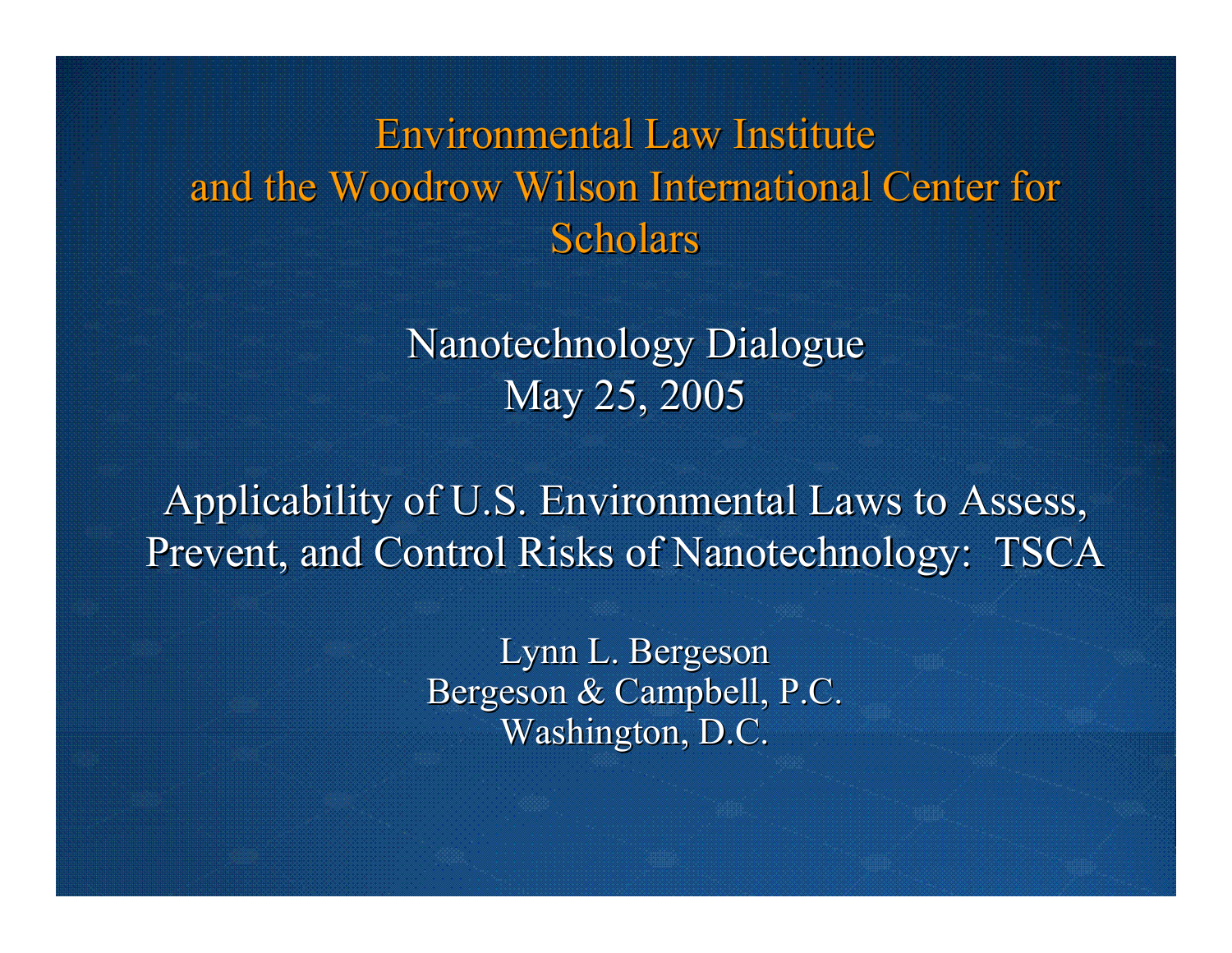### TSCA -- Overview

- **Enacted nearly 30 years ago, TSCA is the central law** governing industrial chemicals governing industrial chemicals
- **TSCA authorizes EPA to screen and regulate "new" and TSCA authorizes EPA to screen and regulate "new" and** "existing" chemicals
- $\blacksquare$  EPA's authority over chemical substances must be exercised in a manner "not to impede unduly or create unnecessary economic barriers to technological innovation"
- **TSCA** was intended to fill a regulatory gap (prevent introduction of new chemicals that pose risk) and reflects a preference that other laws be used to control chemical risks when possible and appropriate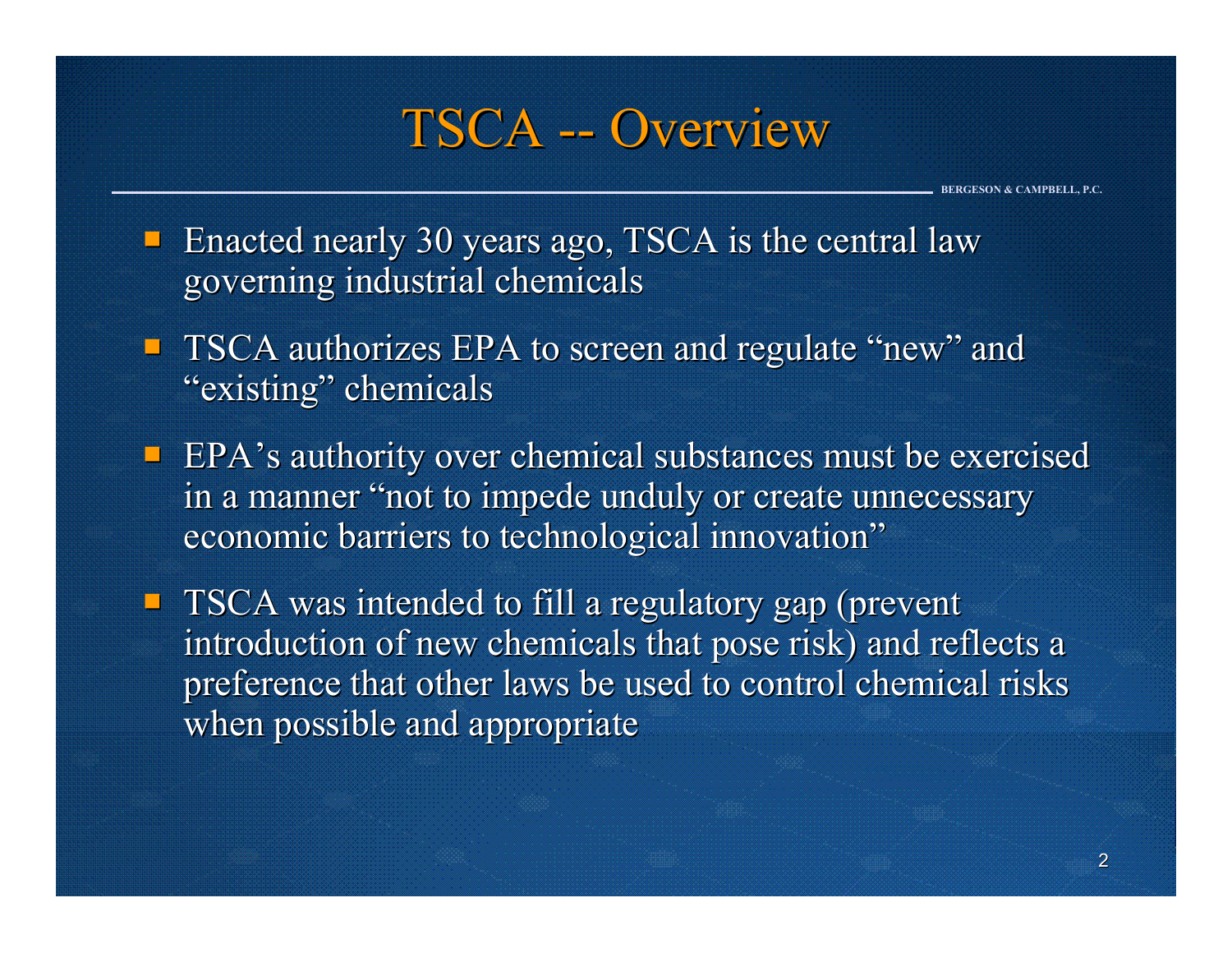## **Other Federal Chemical Control Laws**

- **Federal Insecticide, Fungicide, and Rodenticide Act --**Regulates new pesticides, reregisters older ones
- $\blacksquare$  Federal Food, Drug, and Cosmetics Act -- Regulates pharmaceuticals, food additives, materials that come in pharmaceuticals, food additives, materials that come in contact with food, and cosmetics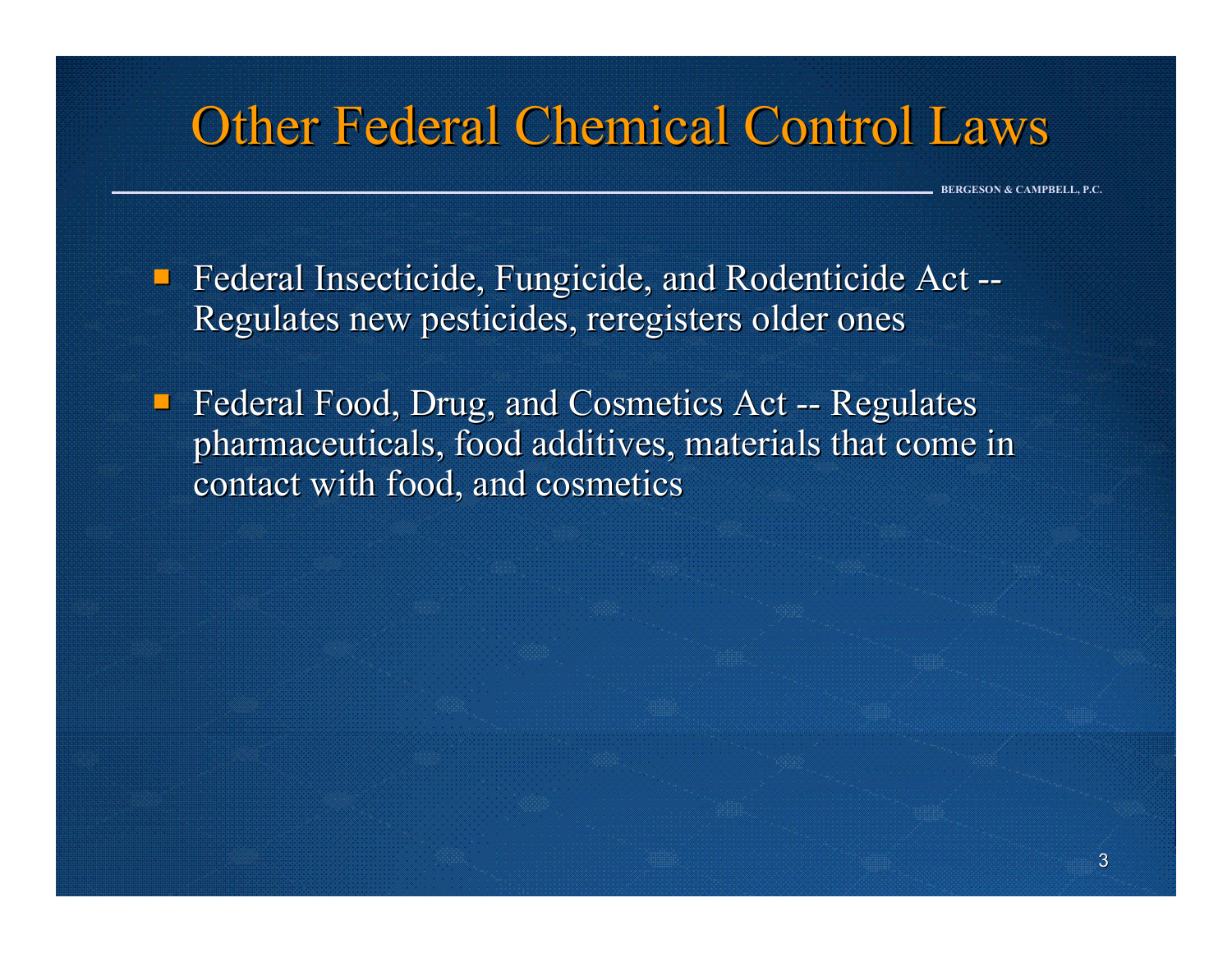### **Chemicals in Commerce**

- **EPA** maintains under TSCA Section  $8(b)$  an information Inventory that enables EPA to identify chemicals in commerce
- Initial Inventory in 1979 contained information on  $61,000$ "existing" chemicals
- $\blacksquare$  Information on chemicals listed on Inventory is updated every four years, last updated in 2002, and will be updated again in 2006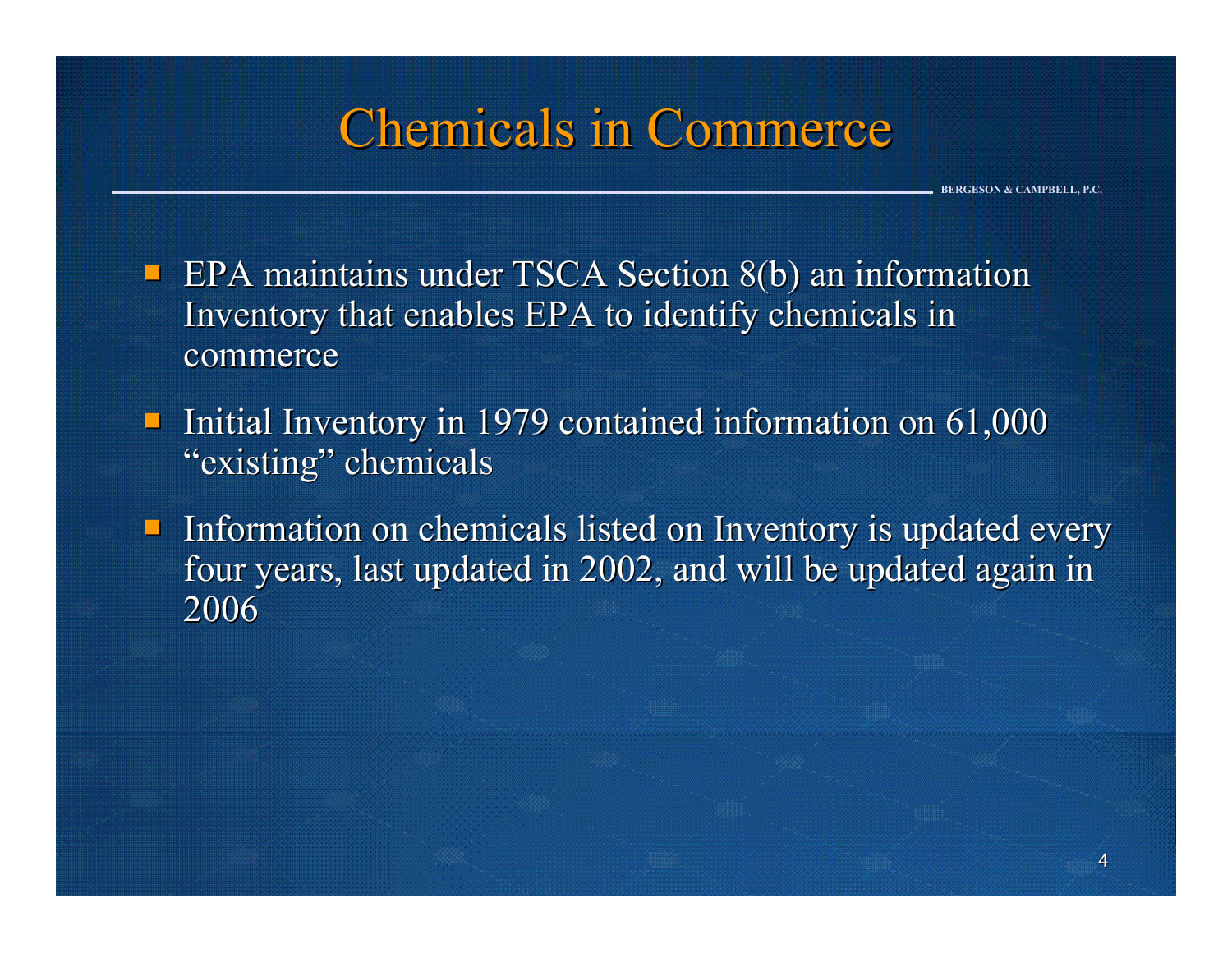## Existing Chemicals -- TSCA Section 6

- $\blacksquare$  TSCA Section 6 authorizes EPA to prohibit/limit the manufacture, import, processing, distribution in commerce, use, or disposal of a chemical if there is a reasonable basis to conclude the chemical presents or will present an **unreasonable risk of injury to health or the environment risk of injury to health or the environment**
- "Unreasonable risk" determinations require EPA to consider "Unreasonable risk" determinations require EPA to consider risks and benefits, availability of substitutes, reasonably risks and benefits, availability of substitutes, reasonably ascertainable economic consequences of regulating the chemical after considering the effects of regulation on the economy, small business, technological innovation, the environment, and public health. TSCA requires the "least burdensome" regulatory measure to provide adequate protection
- $\blacksquare$  Chemicals now regulated -- Halogenated aromatic compounds (PCBs and dioxins); metals (lead and mercury); fibers (asbestos, (PCBs and dioxins); metals (lead and mercury); fibers (asbestos, refractory ceramic fibers, and products contaminated with asbestos/fibers)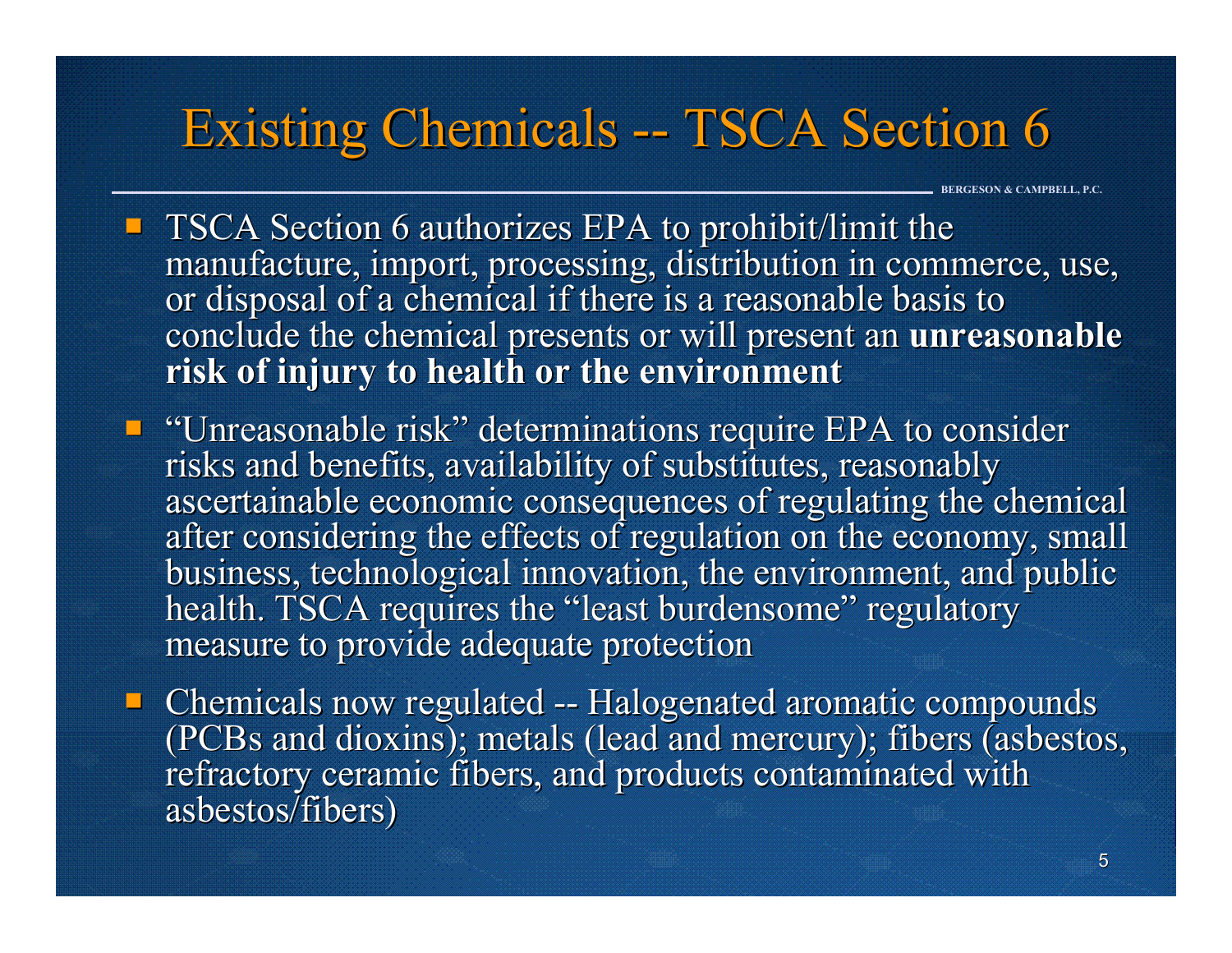## **Issues with TSCA Section 6**

- **Unreasonable risk findings require "substantial evidence"** through Section  $6(a)$  rulemaking
- Burden of proof on EPA is heavier than required under  $APA$ (not arbitrary and capricious) (Corrosion Proof Fittings v. *EPA*, 947 F.2d 1201 (5th Cir. 1991))
- $\blacksquare$  Elements of proof as to available substitutes, economic viability, least burdensome alternative, etc., are difficult to prove
- $\blacksquare$  Economic showing is difficult to quantify
- **Judicial precedent on proposed bans is adverse to EPA; less** burdensome pathways have not been used or challenged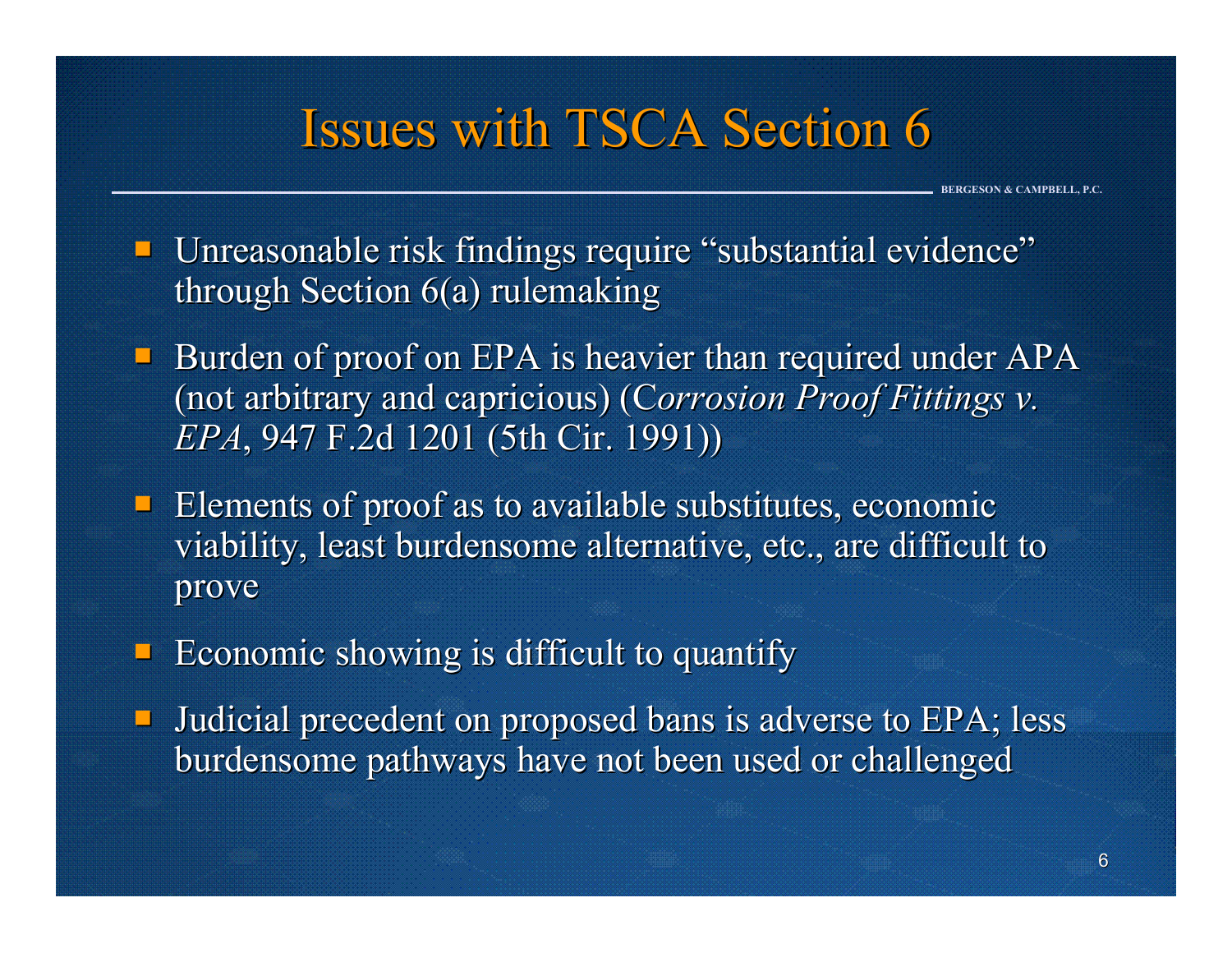## Issues with TSCA Section 6 (cont'd)

**BERGESON & CAMPBELL, P.C.**

#### **TSCA** itself encourages use of other statutory authority

- Identifying and quantifying risks and benefits of nanomaterials is uniquely challenging given nascent stage of commercial development and absence of track record of performance
- **Classification of "new" versus "existing" nanomaterial** consisting of a chemical substance is unclear
- $\blacksquare$  Relevance of the definition of chemical substance (particular molecular identity) is questionable with respect to nanomaterials nanomaterials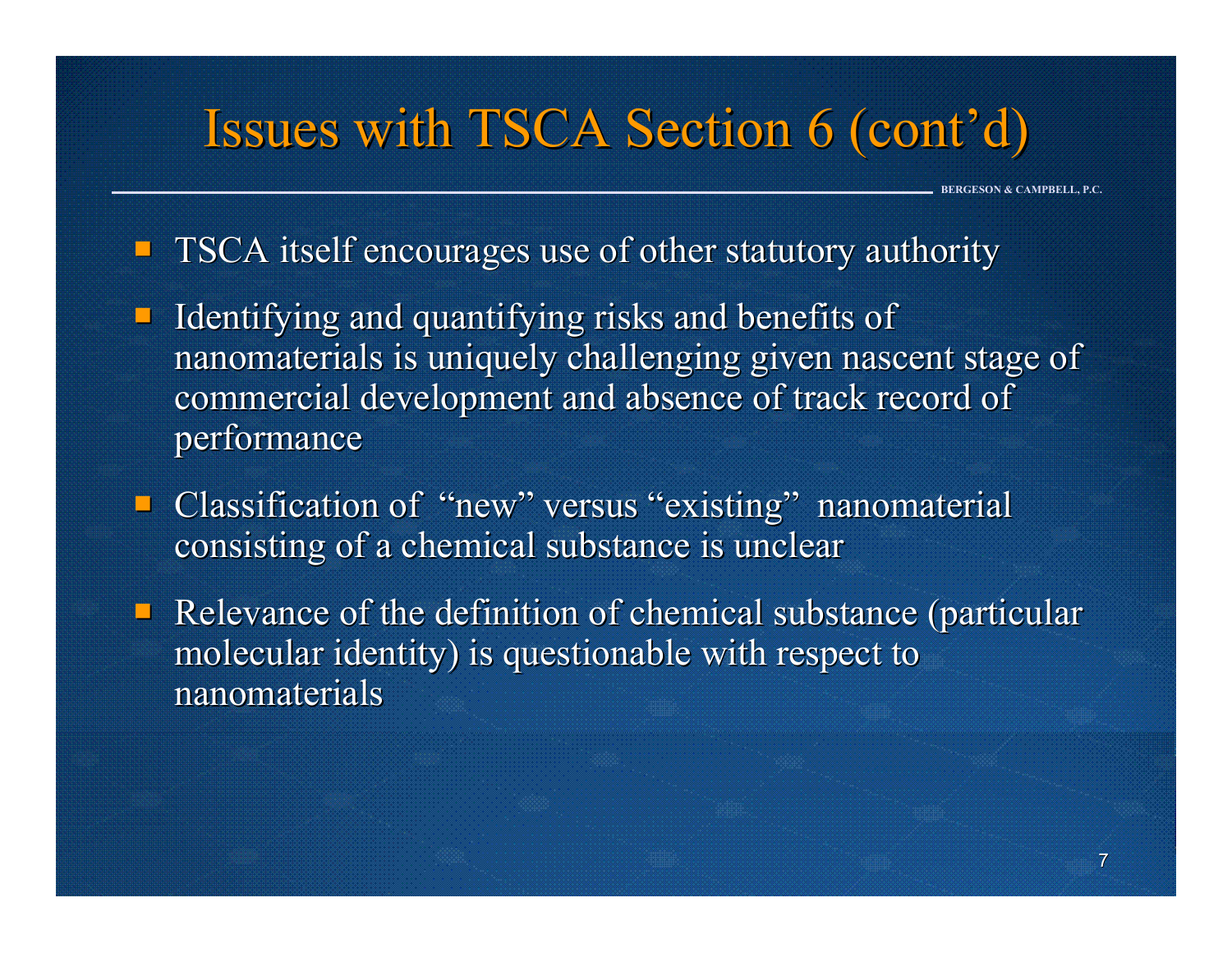## Existing Chemicals -- TSCA Section 5

- Section 5 -- Authorizes EPA to develop Significant New Use Rules (SNUR).
- **E** "New Use" can be interpreted very broadly, arguably including the first time a chemical is manufactured at the nanoscale. EPA could take the position nanomaterials consisting of existing chemicals (those listed on Inventory) are "new uses"
- $\blacksquare$  EPA must consider projected volume of the chemical, extent to which "use changes the type or form of exposure to human beings to a chemical," extent to which use increases magnitude of exposure, manner and methods of manufacturing, processing, distribution in commerce, and disposal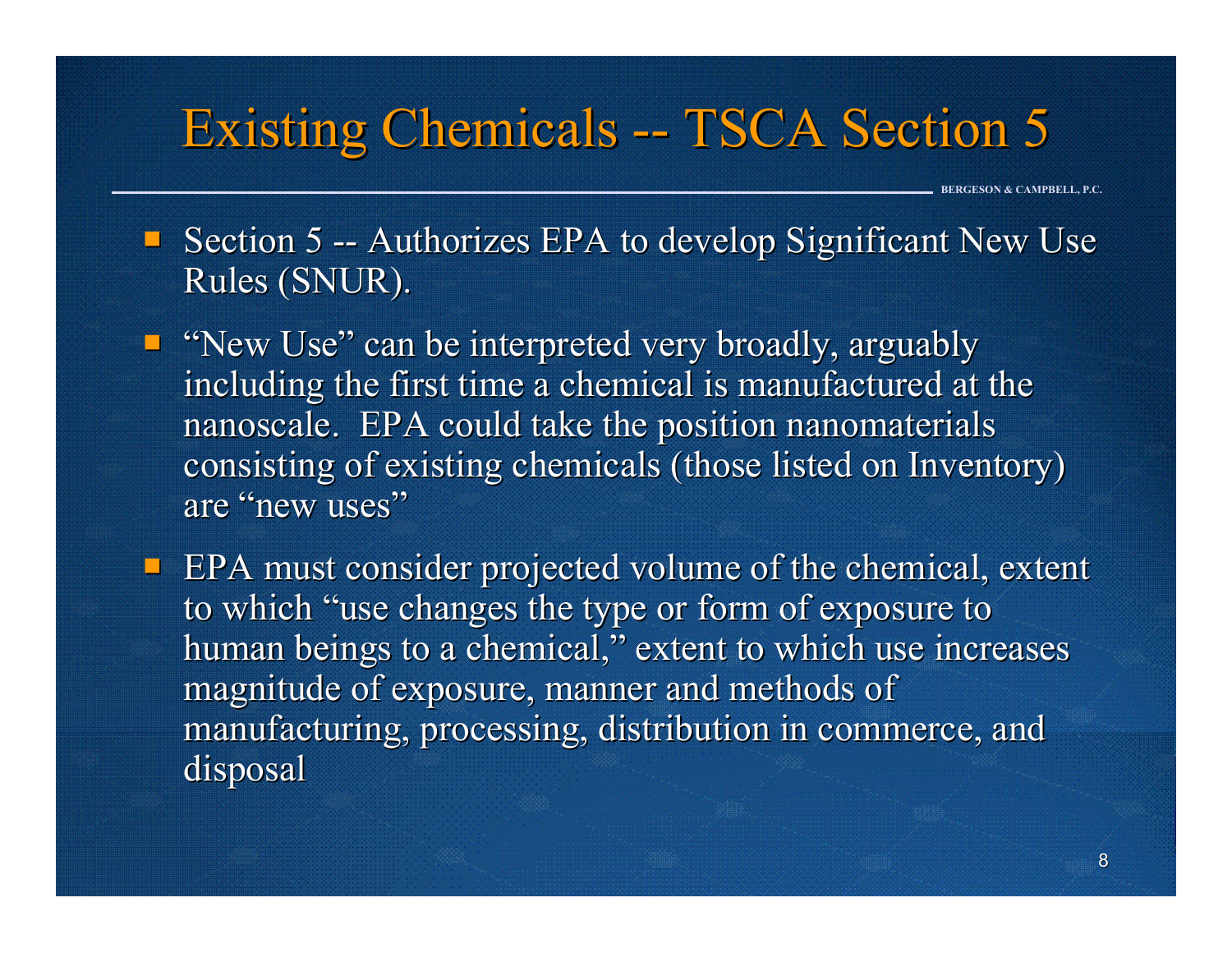## Existing Chemicals -- TSCA Section 5 (cont'd) (cont'd)

- $\blacksquare$  Once a SNUR is in place, a Significant New Use Notice (SNUN) must be submitted by entities that intend to manufacture SNUR-designated chemicals in a manner restricted by the SNUR
	- $\triangleright$  SNUNs operate much like Premanufacture Notices (PMN)
	- $\triangleright$  SNUNs enable EPA to evaluate new uses to assess whether new data or limitations on production, use, distribution, or disposal need to be imposed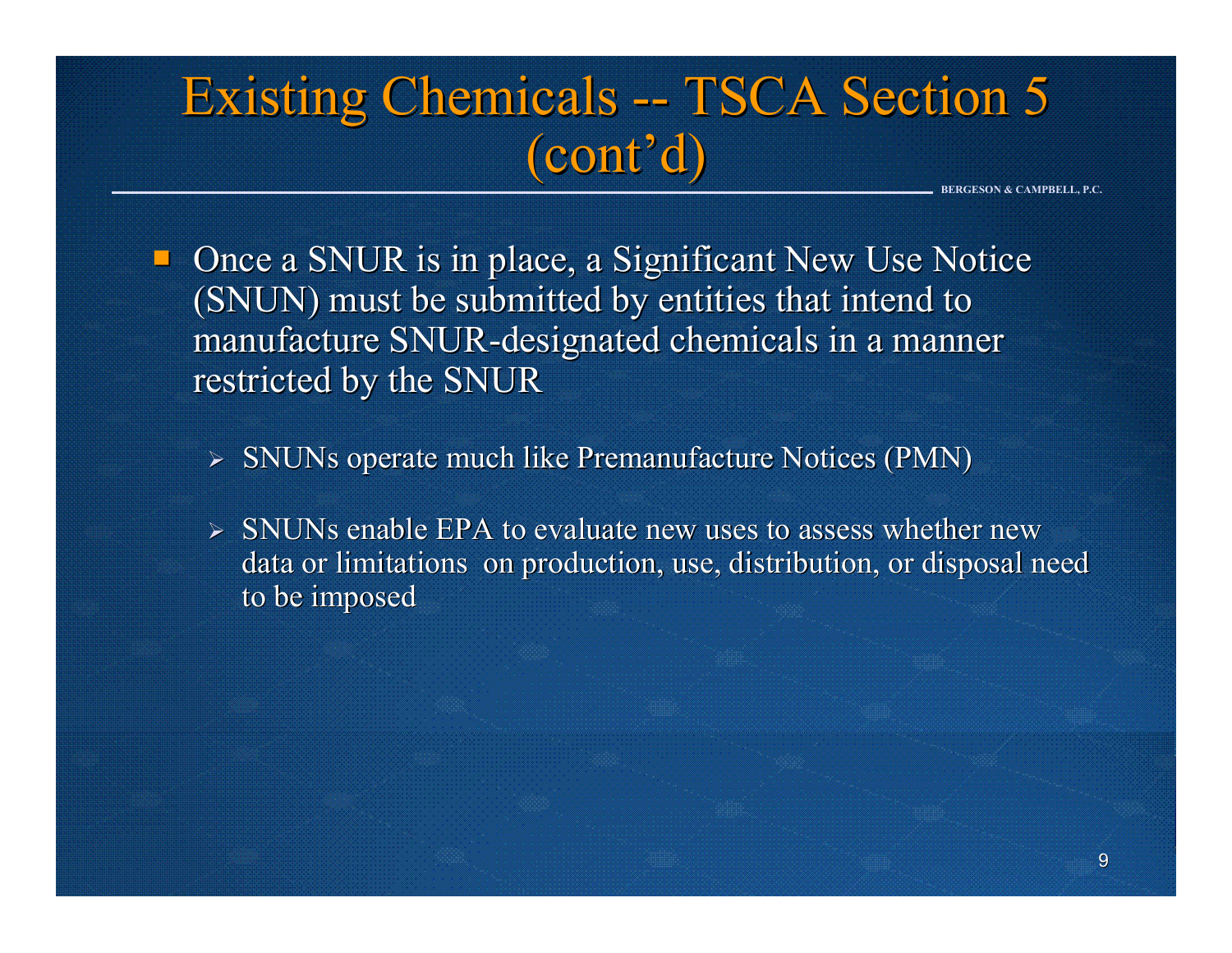## Issues with TSCA Section 5

- Implications derived from distinction between new vs. existing chemicals based on size are unclear chemicals based on size are unclear
- $\blacksquare$  Not clear in all cases nanoscale materials reflect hazard and exposure profile of bulk counterpart material
- $\blacksquare$  Not clear the nanoscale material is a "new use" of an existing chemical or a "new chemical" in that the nanoscale material may or may not reflect toxicity profile and fate tendencies of listed chemical; if new chemical, what regulatory pathway for conversion to PMN?
- **Rulemaking requires OMB approval**
- H Rulemaking takes time, resources, with uncertain results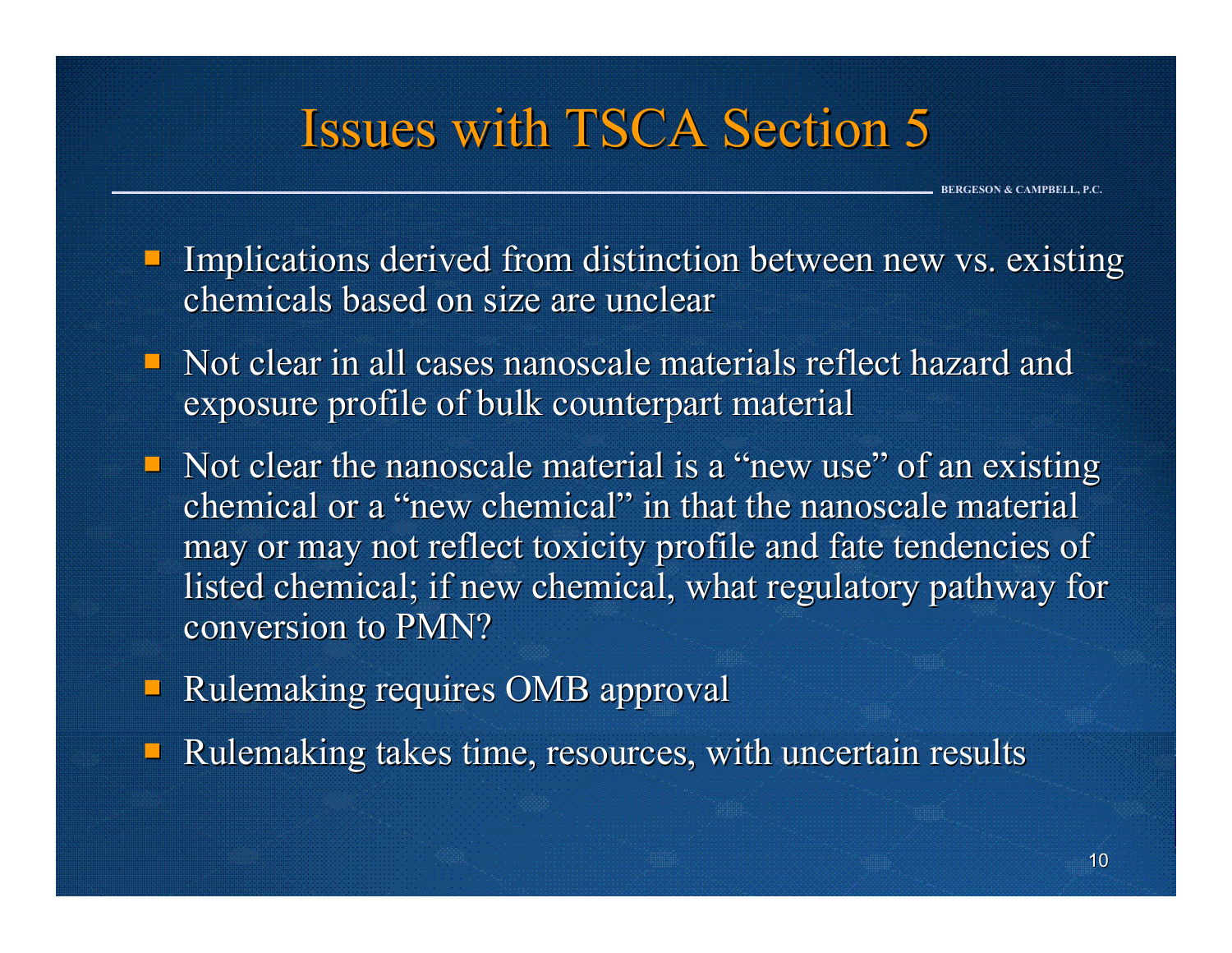### **BERGESON & CAMPBELL, P.C.** Existing Chemicals TSCA -- Section 4 **Chemical Testing**

 $\blacksquare$  TSCA Section 4(a) authorizes EPA to require manufacturers and/or processors of chemical substances to develop new data on health and environmental effects that are needed to assess potential risks from chemicals, provided certain statutory findings are made

#### **Findings are:**

- $\triangleright$  The manufacture, distribution, use, disposal practices may present an unreasonable risk of injury [Section 4(a)(1)(A)(i)] *or*
- $\triangleright$  The chemical may be produced in substantial quantities and it enters or may be anticipated to enter the environment in substantial quantities or there may be significant or substantial human exposure to the substance [Section  $4(a)(1)(B)(i)$ ] *and*
- $\triangleright$  There are insufficient data to assess the effects of the manufacture, distribution, etc. of such activities *and* testing is necessary to develop such data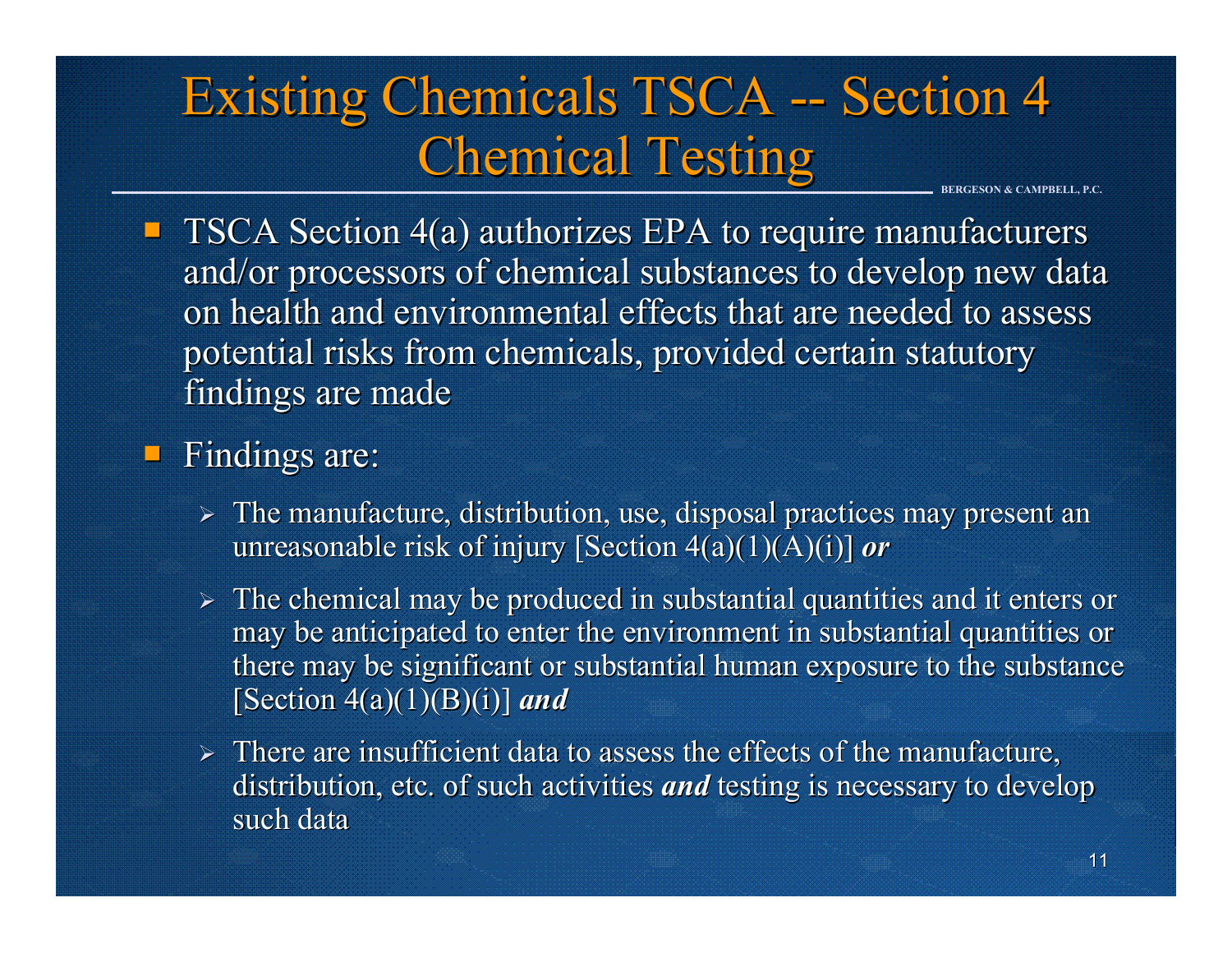### **Issues with TSCA Section 4 Test Rules**

- **TSCA Section 4 rules have been subject to much litigation**
- **Promulgating Section 4 test rules take years**
- $\blacksquare$  "A" findings would require more available data and it is unlikely EPA could sustain its legal burden in a rulemaking; "B" findings are based on production volume, a metric of questionable relevance to nanomaterials
- Facilities that manufacture less than  $500$  kg a year, or manufacture only for  $R&D$  purposes, are typically exempt unless a final rule specifies otherwise, potentially excluding many manufacturers of nanoscale materials
- Processors typically are not subject to Section 4 test rules unless the risks under review arise from processing, thus excluding risks arising from the processing of nanomaterials unless EPA had specific reason to believe risk arose from processing facilities, which is unlikely based on data limitations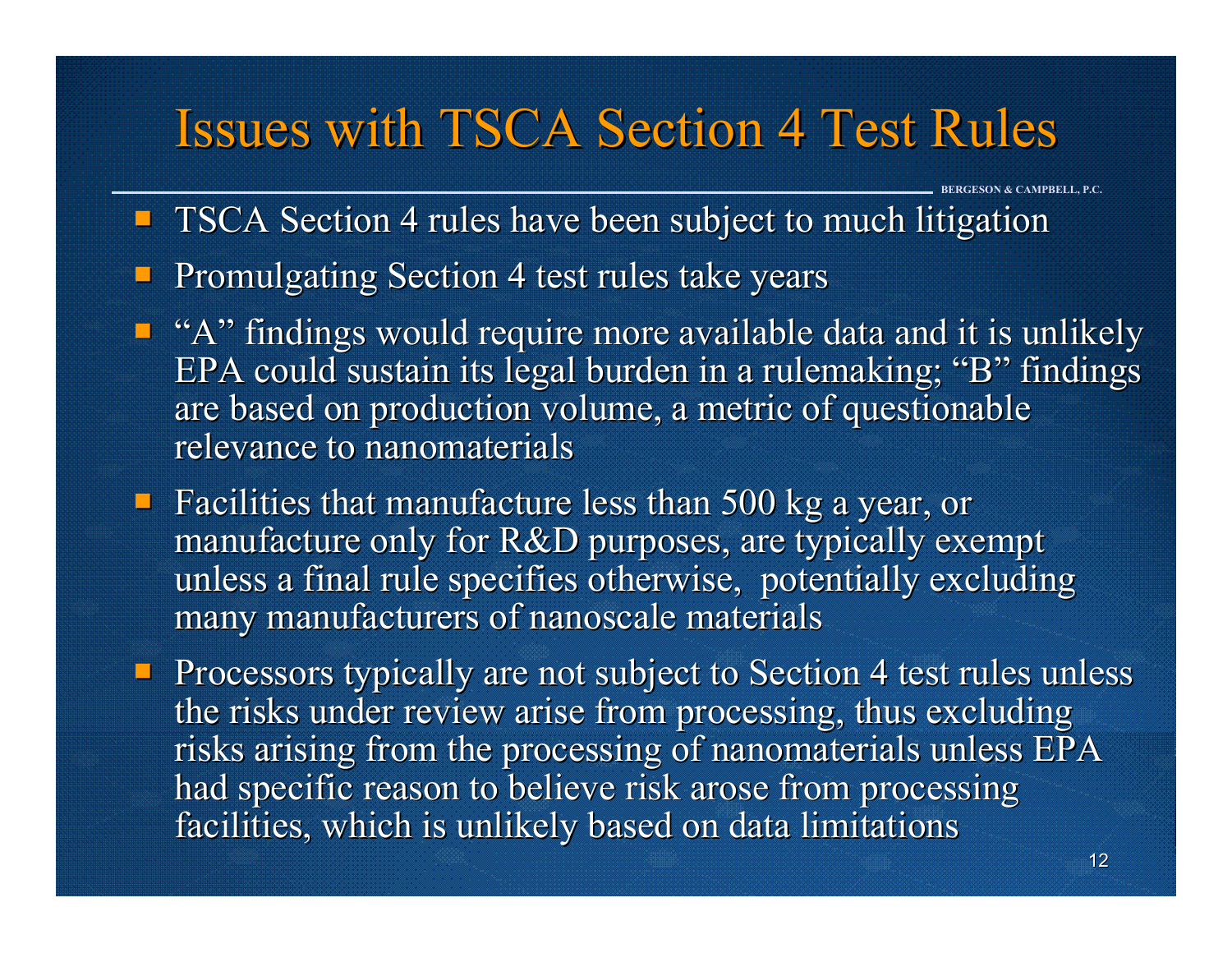## Existing Chemicals -- TSCA Section 12(b) **Authority**

- $\blacksquare$  TSCA Section 12(b) requires exporters to notify EPA, in writing, if they export, or intend to export, chemical substances or mixtures that are subject to certain TSCA rules or orders. The chemical substances that are subject to export notification are those for which EPA has issued:
	- $\triangleright$  Final TSCA Section 4 test rules and Enforceable Consent Agreements;
	- $\triangleright$  Data required under Section 5(b);
	- $\triangleright$  Order issued under Section 5;
	- $\ge$  Proposed or final rules issued under Sections 5 or 6; or
	- $\triangleright$  Actions pending or relief granted under Sections 5 or 7
- $\blacksquare$  EPA, in turn, notifies those foreign governments of hazards that may be associated with a chemical substance or mixture absent requirements in the importing country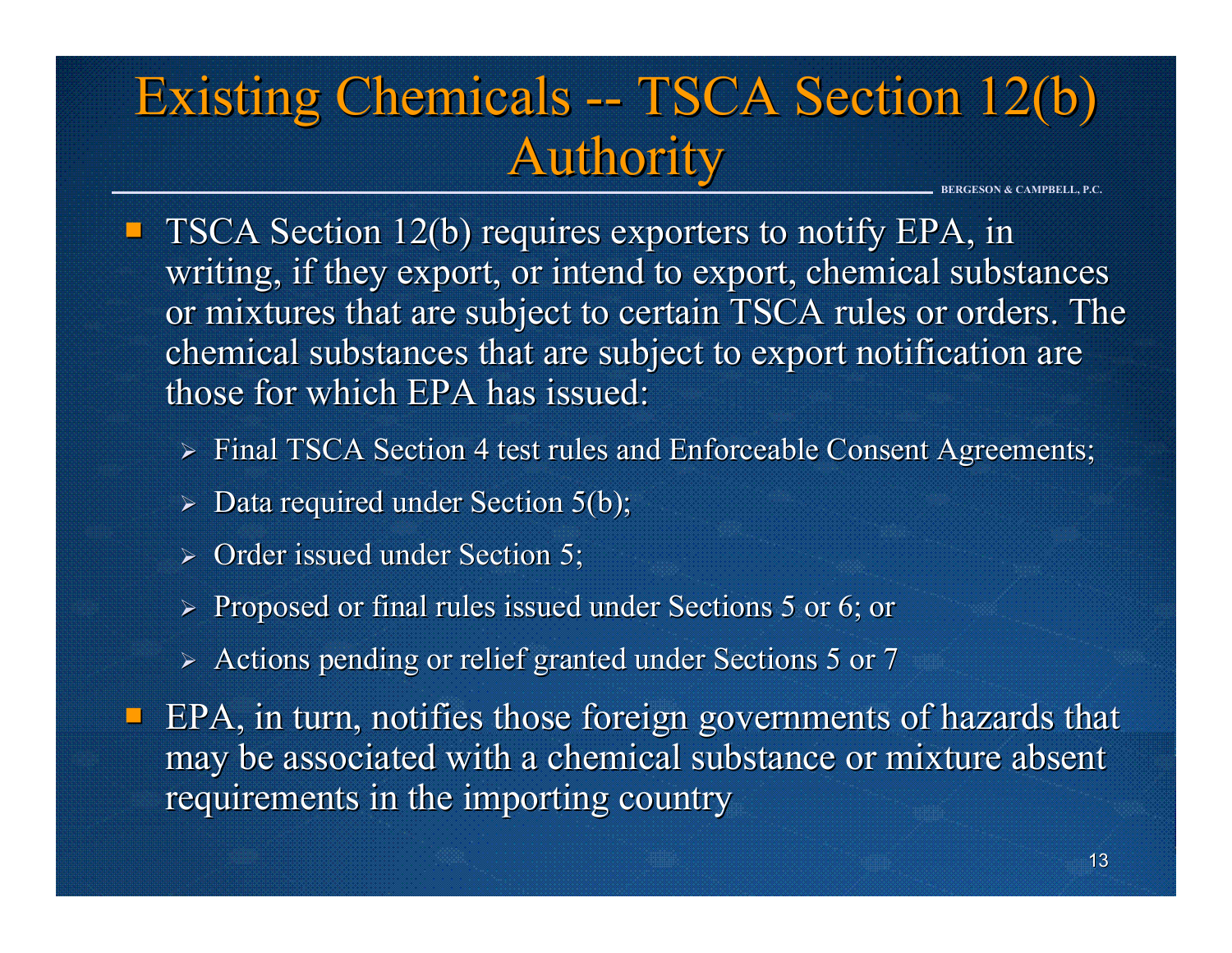### **BERGESON & CAMPBELL, P.C.** Issues Associated with TSCA Section 12(b) **Export Notifications**

 $\blacksquare$  To trigger a TSCA Section 12(b) export notification, there must be a final Section 4 rule or a proposed or final Section 5, 6, or 7 rule. If these underlying rules are not in place, as is the case for nanomaterials, there are no Section  $12(b)$ requirements

1 Absent export notification, nanomaterials could be exported for use, distribution, processing, or disposal to anywhere in the world with no way of tracking its movement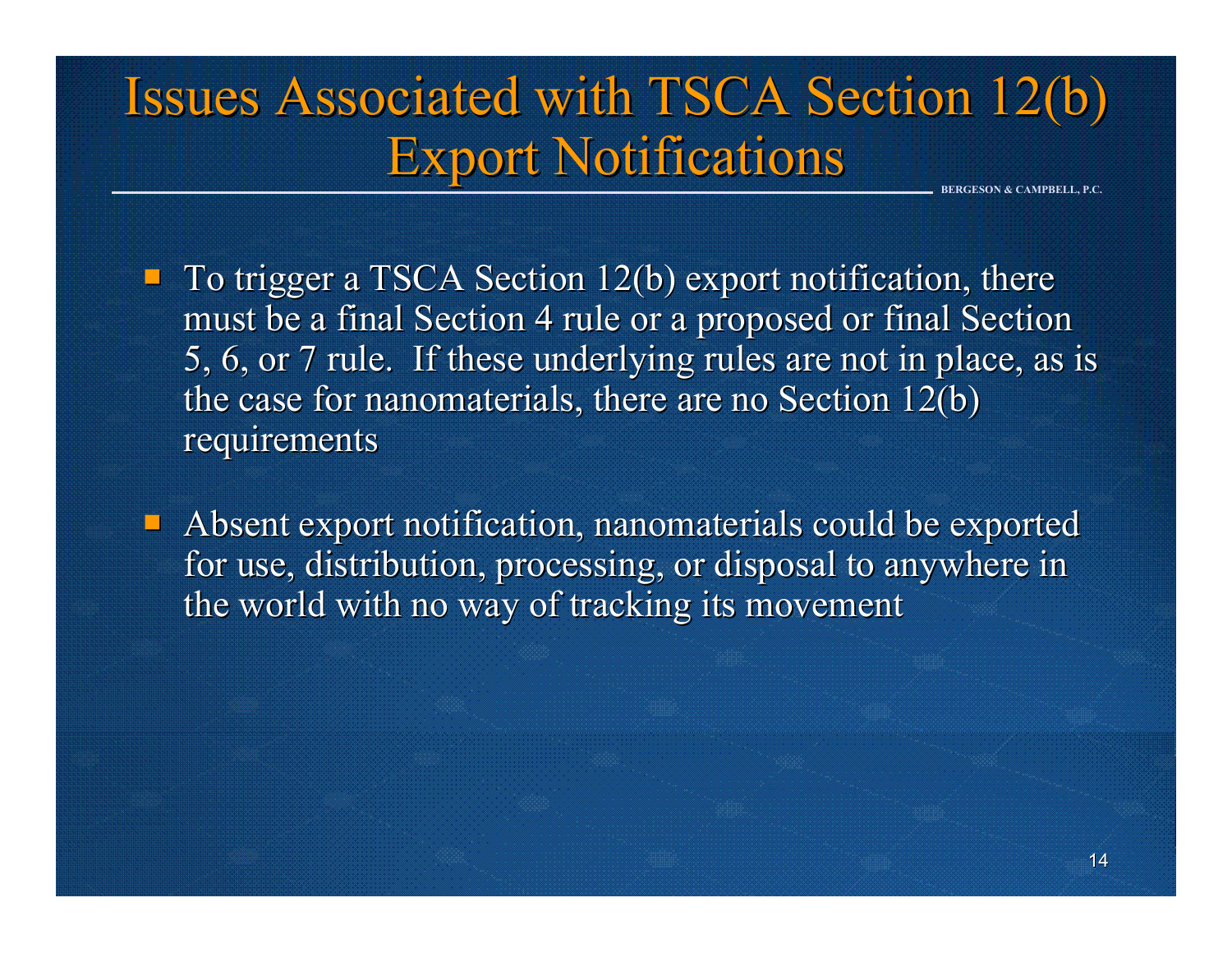## New Chemicals -- TSCA Section 5

**BERGESON & CAMPBELL, P.C.**

 $\blacksquare$  Chemicals not listed on the TSCA Inventory are presumptive "new" chemicals

 $\blacksquare$  TSCA Section 5 authorizes EPA to review activities associated with the manufacture, processing, use, distribution in commerce, and disposal of any new chemical substance before it enters commerce and requires PMN reporting

þ. Exemptions from PMN requirements fall into two categories:

- $\triangleright$  Self-executing exemptions; and
- $\triangleright$  Exemptions requiring EPA approval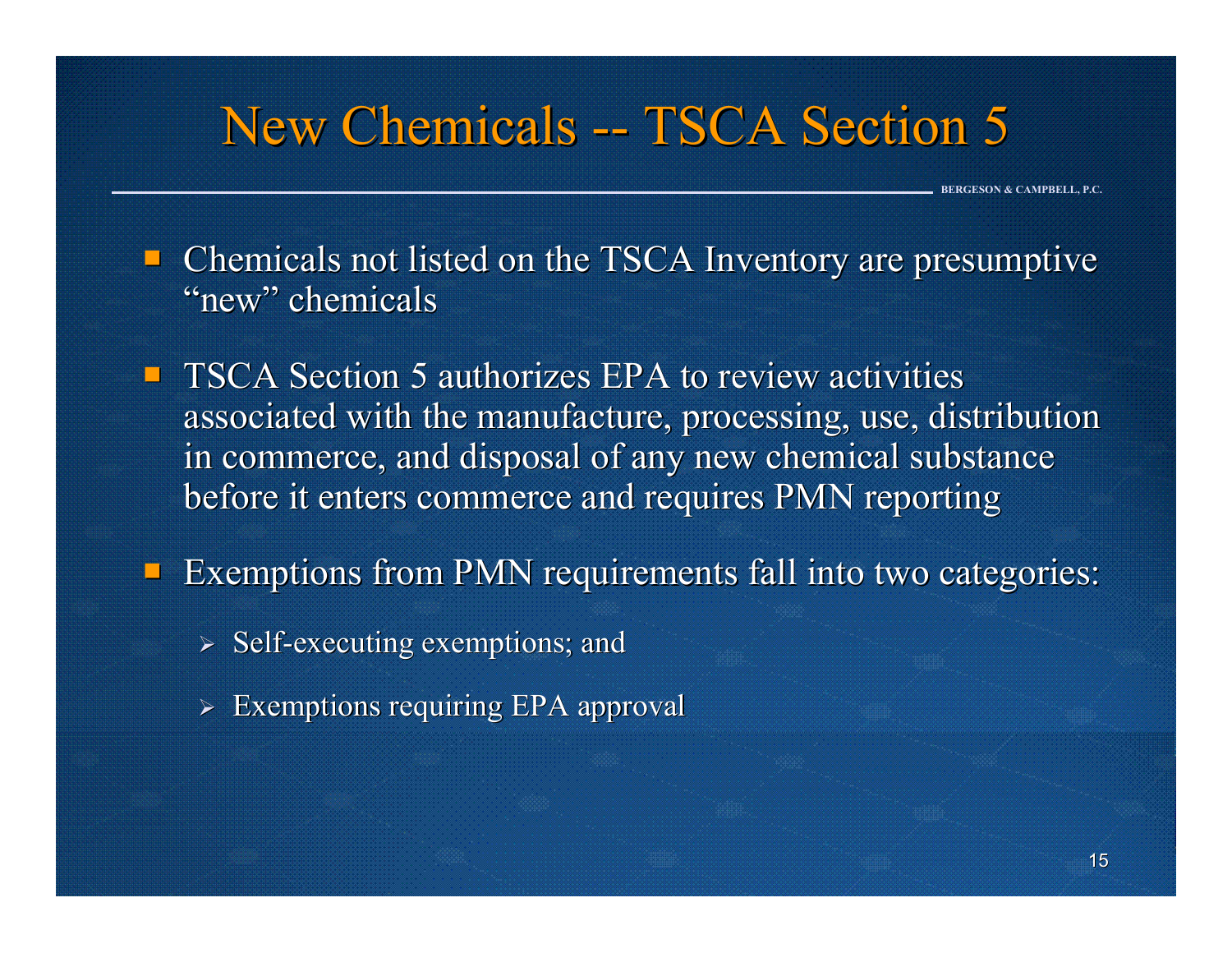# New Chemicals -- TSCA Section 5 Self-**Executing Exemptions**

**BERGESON & CAMPBELL, P.C.**

 $\blacksquare$  Chemicals satisfying a self-executing exemption may be manufactured without first submitting a PMN, provided the manufacturer complies with recordkeeping or other requirements for that exemption

#### **Self-executing exemptions include:**

- $\triangleright$  Substances that are not manufactured or imported for a separate commercial purpose (*i.e*., impurities, byproducts, non-isolated intermediates);
- $\triangleright$  Research and Development (R&D) substances; and
- $\triangleright$  Polymers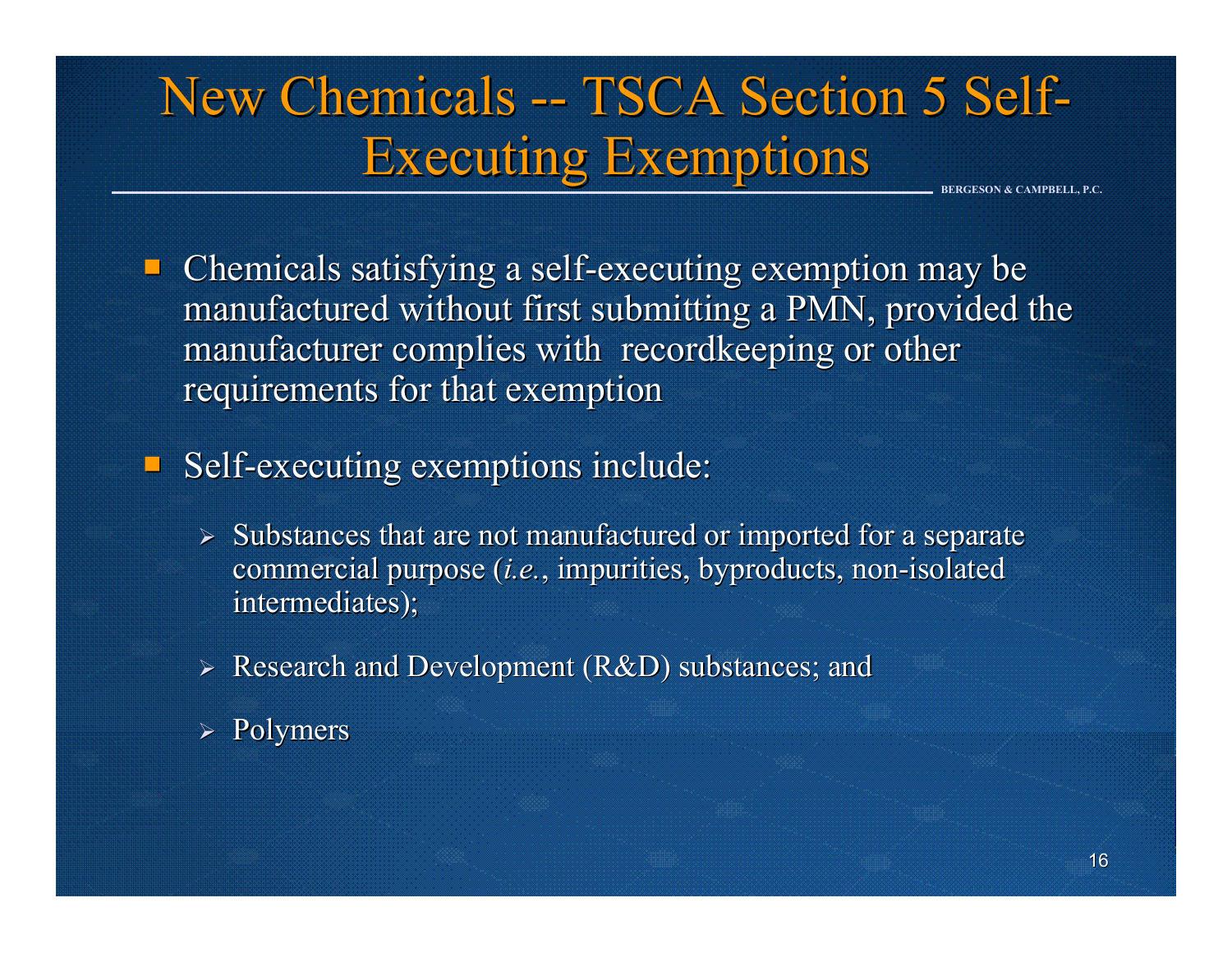#### **BERGESON & CAMPBELL, P.C.** New Chemicals -- TSCA Section 5 EPA **Approval Exemptions**

Other exemptions from PMN requirements require EPA approval. In these instances, a manufacturer or importer must submit, and EPA must approve, an exemption application before a company may commence the manufacture or import of the new chemical substance

Exemptions requiring EPA approval include:

- ¾ Low Volume Exemption (LVE); Low Volume Exemption (LVE);
- ¾ Low Release and Low Exposure Exemption (LoREX); and Low Release and Low Exposure Exemption (LoREX); and
- $\triangleright$  Test Marketing Exemption (TME)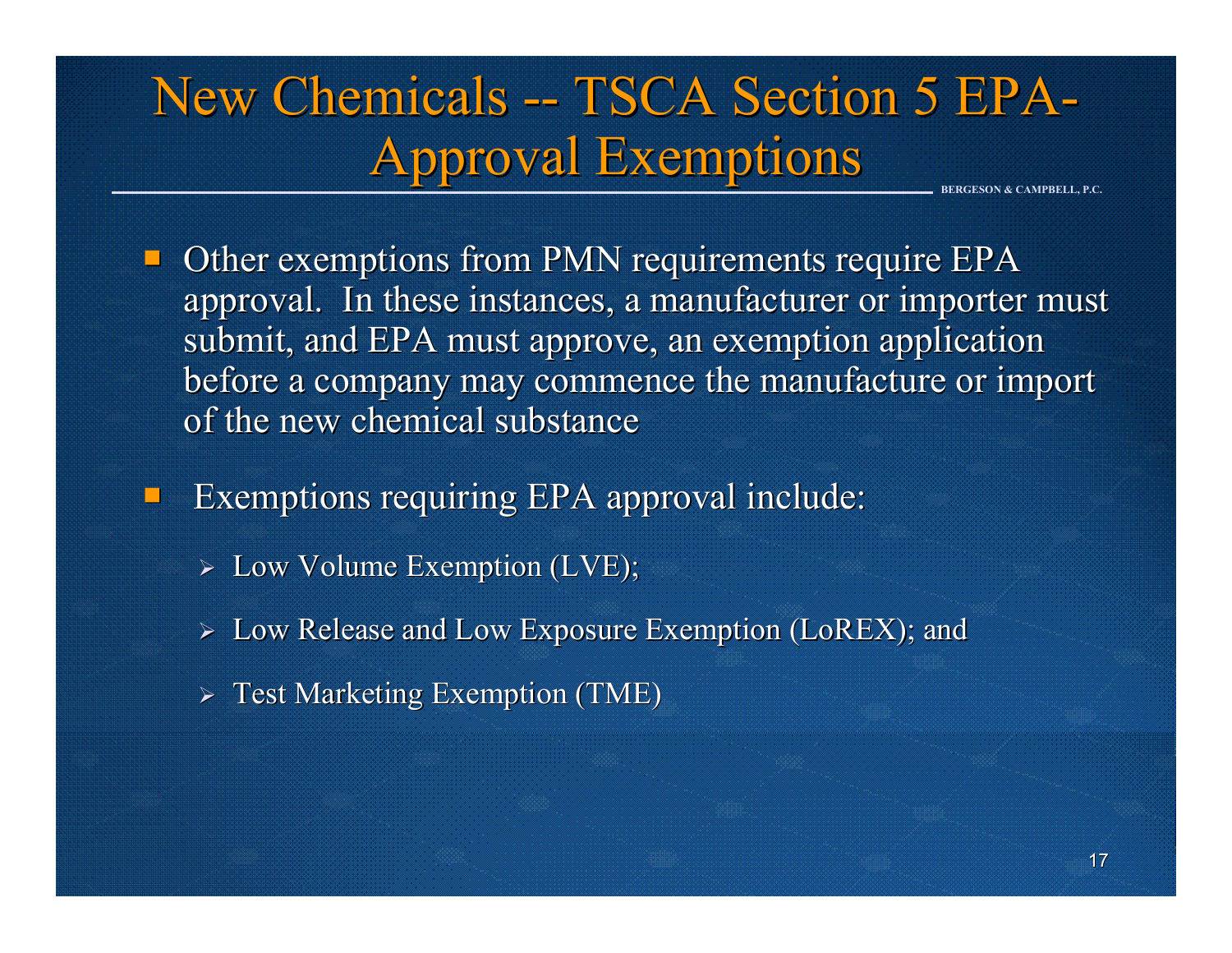## Issues with TSCA Section 5 PMN **Exemptions**

**BERGESON & CAMPBELL, P.C.**

For substances that satisfy the criteria for a LVE, LoREX, or TME, EPA conducts an expedited 30-day review (for LVEs and LoREXs) or an expedited 45-day review (for TMEs) compared to the more robust 90-day (or longer) PMN review

 $\blacksquare$  Due to the very nature of nanomaterials, any exemption based on volume alone may not be an appropriate metric for establishing eligibility for exemption status

In that the polymer exemption is premised on the belief that  $\blacksquare$ high molecular weight polymers are low risk, molecular weight may not be an appropriate metric for nanomaterials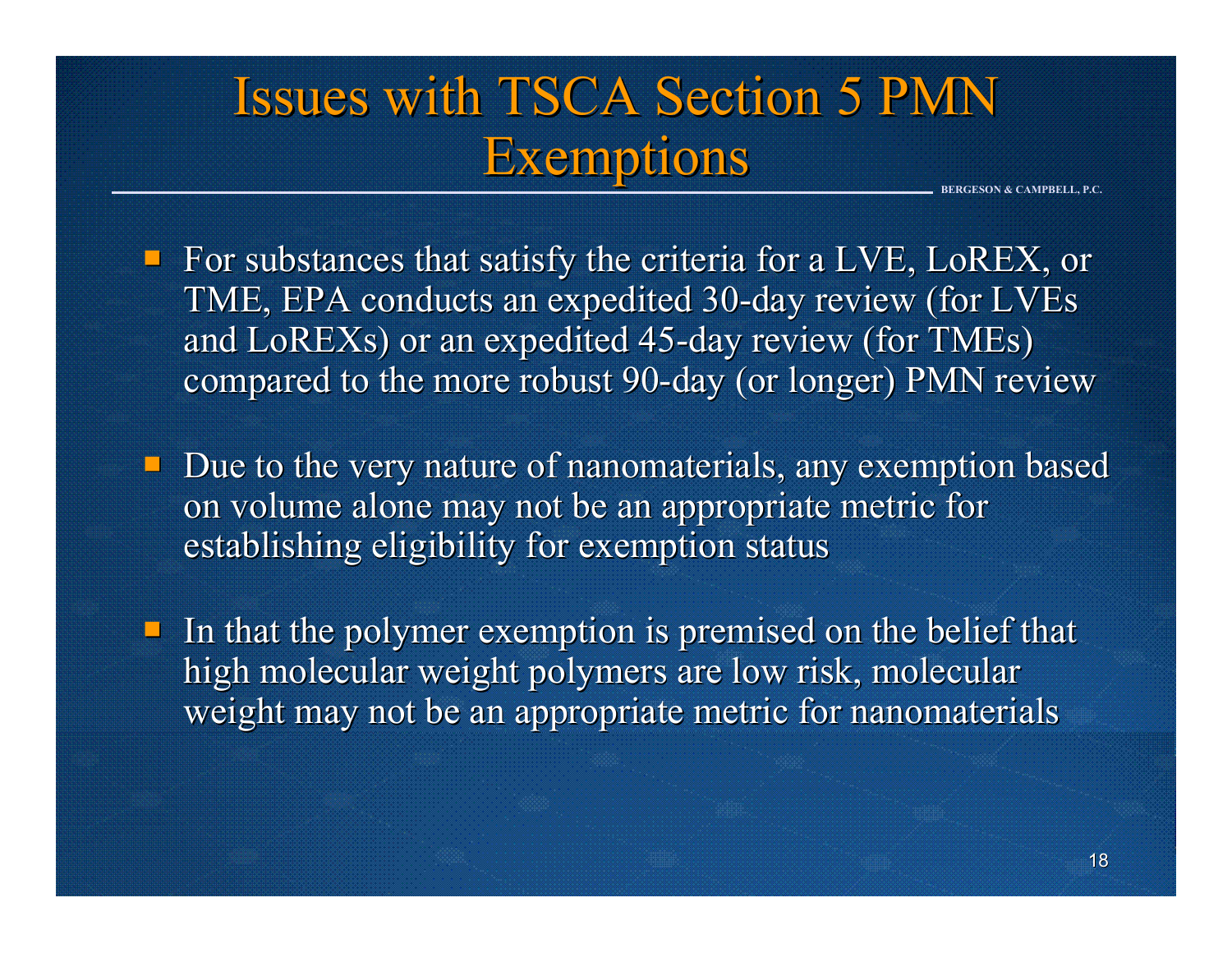## New Chemicals -- TSCA Section 5 PMN

- If a chemical is not listed on the TSCA Inventory and not otherwise exempt, a PMN must be submitted and approved by EPA prior to commercial manufacture or import by EPA prior to commercial manufacture or import
	- $\triangleright$  The PMN Form seeks information on the submitter's identity, the chemical substance's identity, production volume, uses, exposures, and environmental fate
	- $\geq$  Section 5 does not require testing of new chemical substances for potential toxic effects. EPA's PMN review (and Section  $5(e)$ ) regulatory actions) are often conducted in the absence of data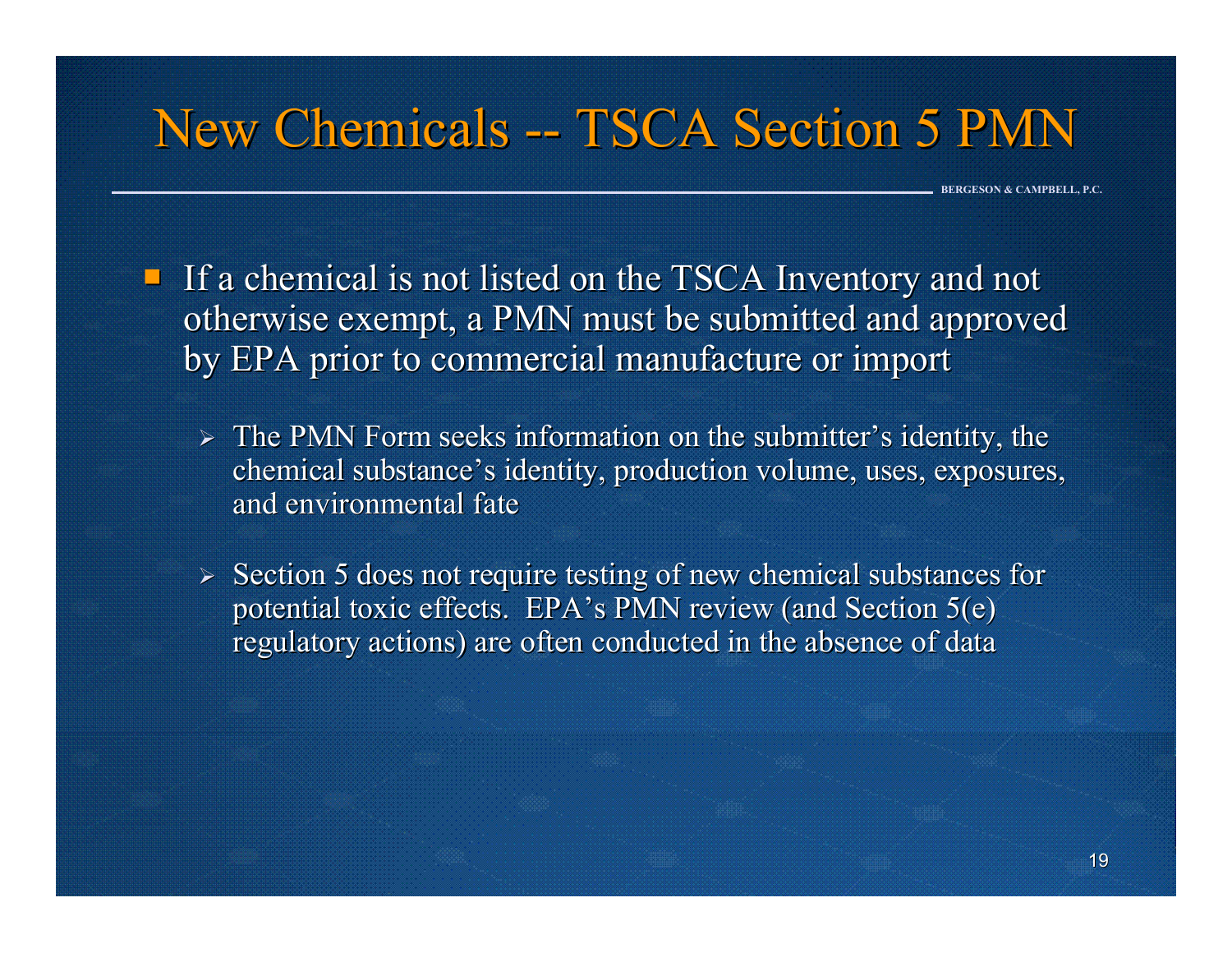## Issues with TSCA Section 5 PMN Requirements

- **EPA's TSCA exposure models are not designed for nanoscale** materials; unclear how EPA will review PMNs for nanomaterials in the absence of appropriate models and other assessment criteria
	- $\triangleright$  New Chemicals Program in OPPT uses a series of models to estimate toxicity, ecotoxicity, and environmental fate characteristics
		- Human Health and Environmental Hazards: OncoLogic, ECOSAR, PBT Profiler
		- Environmental Fate: AOPWIN, HYDROWIN, BIOWIN, BCFWIN, STPWIN, LEV3EPI
	- $\triangleright$  Initial inquiry has identified the following limitations:
		- Typical input is CAS Registry Number or SMILES (simplified molecular input line entry system) notation. EPA relies on structure activity relationship analysis to bridge from known data
		- Organic chemicals only, with molecular weights up to 1000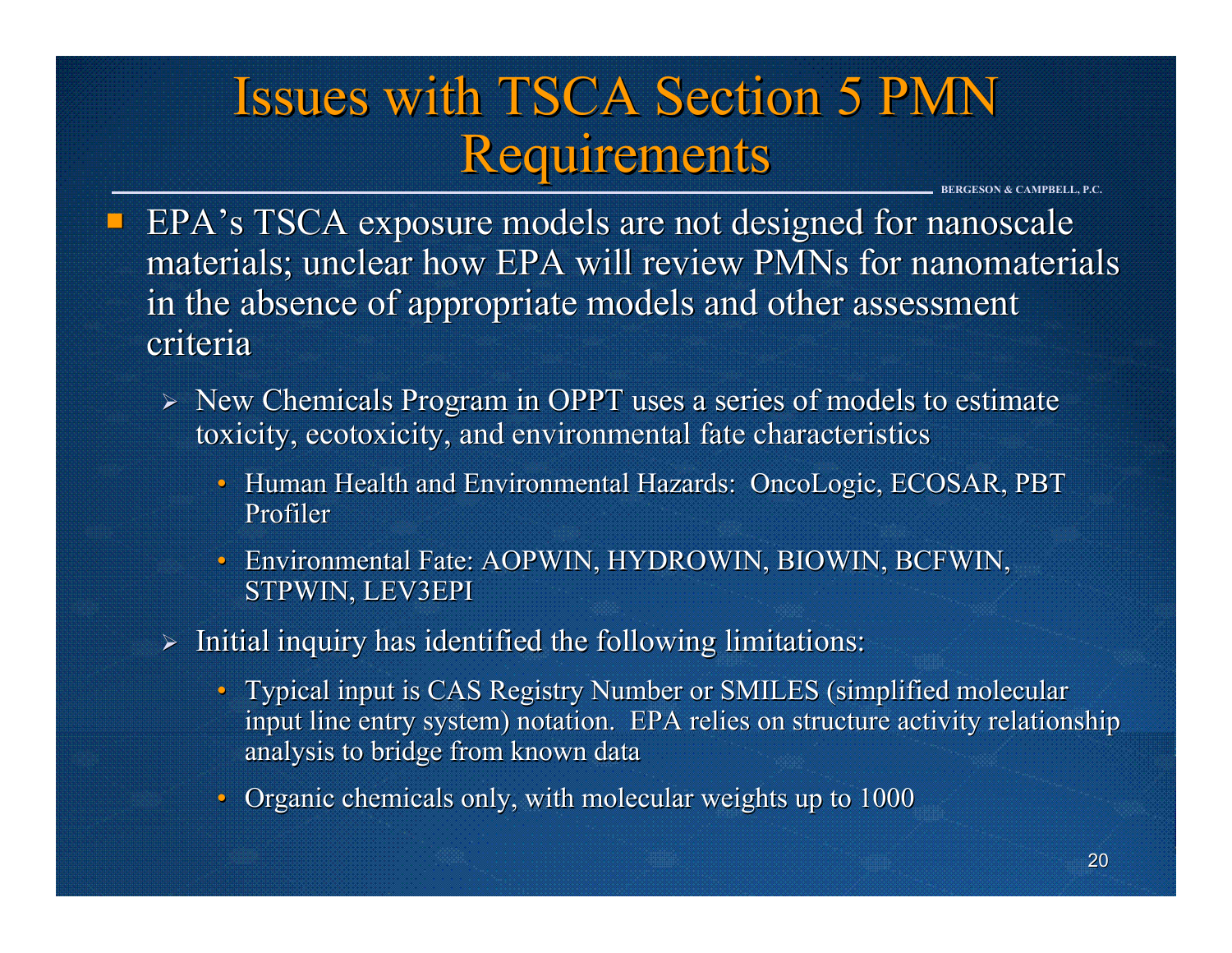## Issues with TSCA Section 5 PMN Requirements (cont'd)

- $\triangleright$  Questionable whether these models can be used for nanomaterials. Although it may be possible to override the models, input measured physical-chemical data for nanomaterials would be needed to obtain useful output from most of the models
- L Burden of proof on the PMN submitter; unclear what the standard is with respect to a showing of no unreasonable risk with respect to nanoscale materials
- $\blacksquare$  While no test data are required to be submitted, unclear on what EPA would base its review and approval of a PMN for a new nanoscale substance
- $\blacksquare$  It is arguable whether some nanomaterials could be considered listed on the Inventory because they fall within a broader category (*i.e.*, carbon) and thus exempt from the PMN requirements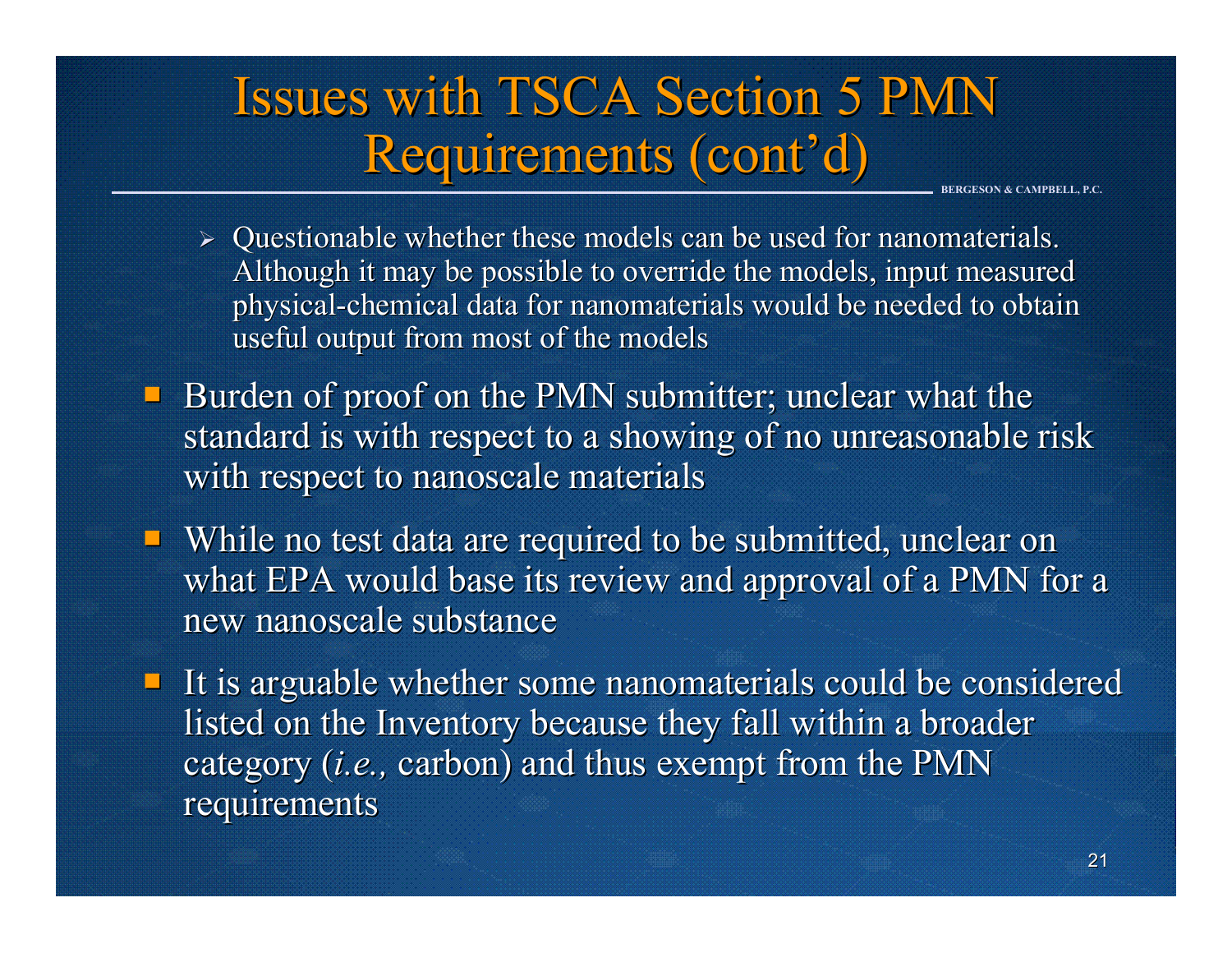#### **BERGESON & CAMPBELL, P.C.** TSCA Section 9 Authority -- Relationship to Other Federal Laws

- **TSCA Section 9 sets forth TSCA's relationship to other** laws by stating that if EPA determines that an unreasonable chemical risk may be prevented or sufficiently reduced by action under a federal law not administered by EPA, it must refer information on the chemical's risk to the agency administering the other law
- $\blacksquare$  EPA has a memorandum of understanding (MOU) with OSHA and CPSC regarding the "working relationship" and process under which formal referrals will be made. See http://www.osha.gov/pls/oshaweb/owadisp.show\_document ?p\_table=MOU&p\_id=232 (EPA-OSHA MOU)